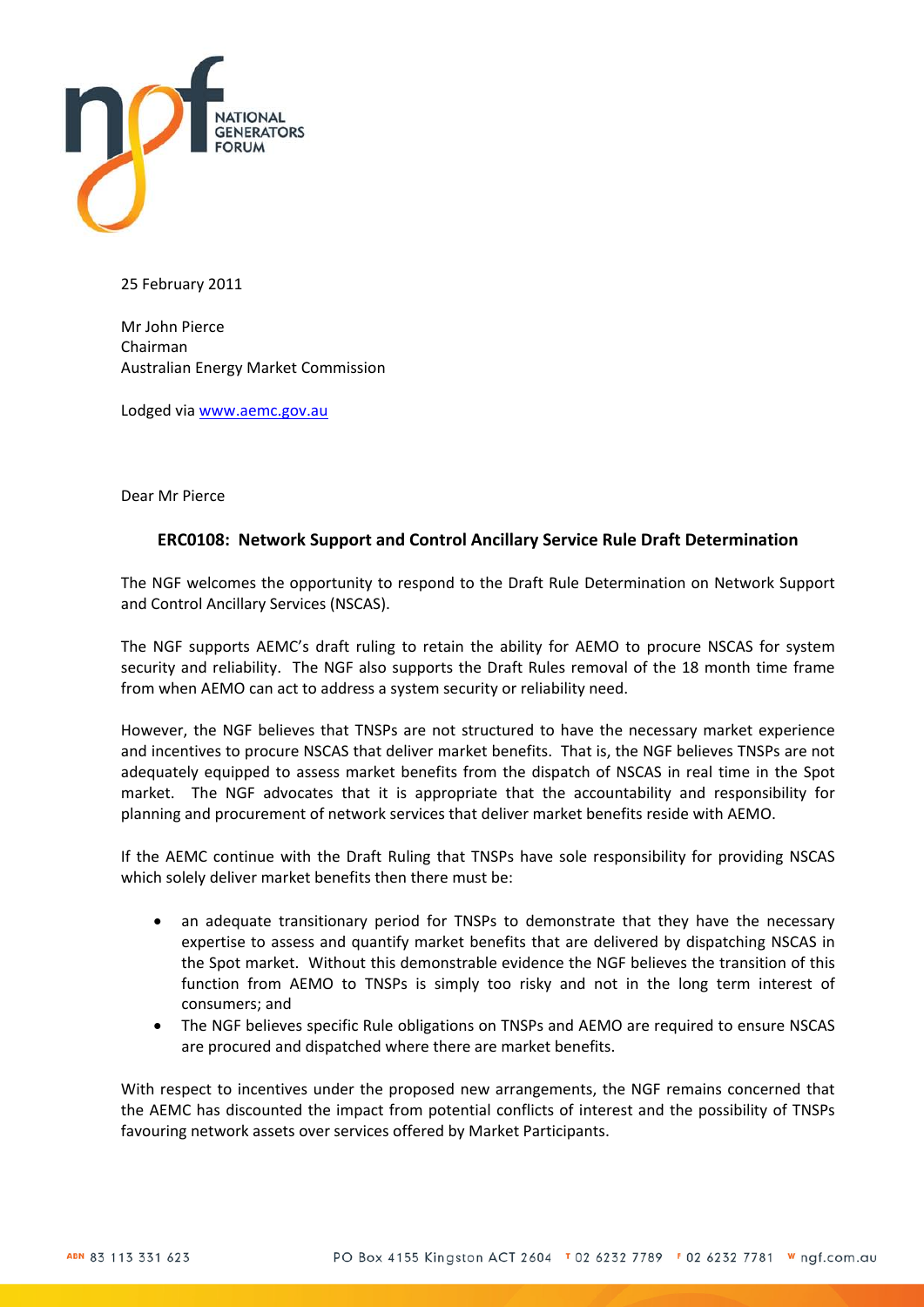The NGF believes that there remain a number of material transitionary issues that must be addressed by both TNSPs and AEMO prior to the initiation of this Rule change. The NGF believes at least an 18 month period is required to address these issues prior to the commencement of the Rule change.

# **Are TNSPs Equipped to Procure NSCAS for Markets Benefits?**

Under the existing Rules clause 3.11.4(b)(2) AEMO as the Market Operator procures and dispatches Network Control Ancillary Services to:

where practicable to **enhance network transfer capability** whilst still maintaining a secure operating state when, in AEMO's reasonable opinion, the resultant expected increase in network control ancillary service costs will not exceed the resultant expected increase in **benefits of trade from the spot market**.

AEMO is well equipped to perform this function as the Market Operator with access to all the required market data/information to make this assessment of when to enable and dispatch NSCAS in the Spot market. There has been no indication and/or proof that AEMO and its predecessor NEMMCO have not adequately performed this trade-off between costs and spot market benefit.

Under the proposed Rule, the Draft Rule Determination states<sup>[1](#page-1-0)</sup>,

TNSPs have sole responsibility for providing NSCAS which solely deliver market benefits;

The NGF believes that enhancing Spot market trade through the use of NSCAS is a major component of the overall market benefits. The NGF is therefore concerned that TNSPs are not equipped or have the experience to make this assessment of providing NSCAS to deliver market benefits. TNSPs simply don't have the detailed spot market knowledge to perform this function nor would TNSPs existing approved operating cost allowances include finance to allow TNSPs to procure this expertise. This could result in a significant market dislocation, as in general these network services contracted by AEMO have been targeted at supporting inter-regional flows. Step reductions in inter-regional flows could have severe impacts on inter-regional trade, and regional prices – disrupting the contract markets and ultimately impacting on customer prices. Detailed analysis would need to be conducted to understand such potential impacts, and ensure they advanced the NEM objective prior to implementation of such a fundamental change.

A number of other observations give rise to concern that the proposed new arrangements have not been comprehensively thought out:

- The draft new Rules do not explicitly require TNSPs to provide NSCAS for market benefit;
- The RIT-T has sufficient flexibility and provides TNSPs with discretion to avoid the assessment of market benefit from "enhancing Spot market trade". For instance, the AER's final Regulatory investment test for transmission (June 2010) in clause (7) states:

*A transmission network service provider must quantify all classes of market benefits which are determined to be material in the transmission network service provider's reasonable opinion.*

• TNSP's have struggled with applying the Market Benefits section of the new RIT-T. If TNSPs are struggling with quantifying market benefits for long life capital investments such as

<span id="page-1-0"></span><sup>&</sup>lt;sup>1</sup> AEMC Draft Rule Determination, page 11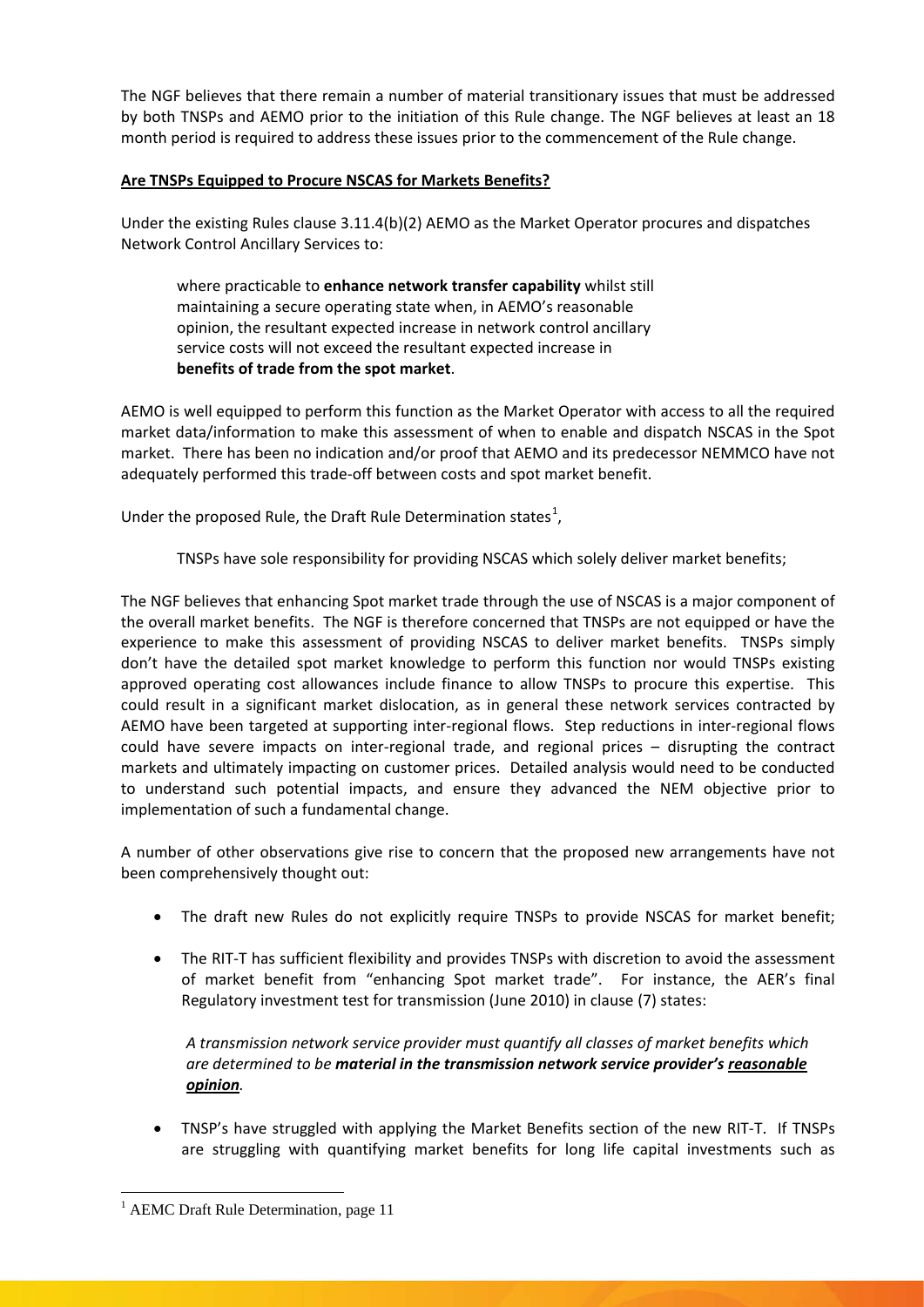generators and transmission equipment then the NGF believes that TNSPs will have an even more difficult task of assessing market benefits of network services which enhance Spot market trade in the dispatch (5 minute) time frame.

In summary, the NGF advocates that it is appropriate that the accountability and responsibility for planning and procurement of network services that deliver market benefits continue to reside with AEMO.

However, if the AEMC persist with their Draft Ruling that TNSPs have sole responsibility for providing NSCAS which solely deliver market benefits then there must be an adequate transition period for TNSPs to demonstrate that they have the necessary expertise to assess and quantify market benefits that are delivered by dispatching NSCAS in the Spot market. Without demonstrable evidence that TNSPs can perform this function the NGF believes the transition of this function from AEMO to TNSPs is premature, too risky, and not in the long term interest of consumers.

# **Specific Rules Obligations Required**

The proposed Rule was intended to clarify the roles between AEMO and TNSPs. However, the draft Rules lack specific obligations on both AEMO and TNSPs to fulfil this intention. There is no specific Rule obligation on TNSPs to procure NSCAS for market benefits. There is also no specific Rule obligation for AEMO to dispatch NSCAS procured by TNSPs where there are net market benefits.

The NGF therefore believes two explicit Rules obligations are required in the Rules:

- 1. A Rule obligation for TNSPs to procure NSCAS which solely deliver market benefits; and
- 2. A Rule obligation for AEMO to dispatch NSCAS procured by TNSPs where there are net market benefits.

# **Additional Implementation Concerns**

Implementation of the proposed arrangements is of critical importance to ensure an efficient outcome in the long term interest of consumers. The objective of NSCAS (an NSCAS need) is required to:

- maintain power system security and reliability of supply of the transmission network in accordance with the power system security and reliability standards; and

- maintain or increase the power transfer capability of that transmission network so as to **maximise the present value of net economic benefit** (empathise added) to all those who produce, consume or transport electricity in the market.

The second part of the NSCAS need would presumably require TNSPs to apply the new RIT-T which to date has been largely untried. As outlined later in this submission, TNSPs may have an inherent bias towards their own network solutions. Therefore, how do Market Regulators (the AER) and the AEMC as the Rule Making Body ensure that there will be an unbiased assessment of options amongst a range of regulated and competitive Service Providers?

For instance, how would TNSPs conduct the RIT-T to compare a network asset investment such as a capacitor bank (which TNSP can invest in) compared to a reactive power ancillary service (RPAS) offered by a generator in generator mode or synchronous condenser mode. Key assumptions that would need to be justified in any meaningful comparison between a network asset service offer (ie. Capacitor bank) and a generator service offer would be inputs like: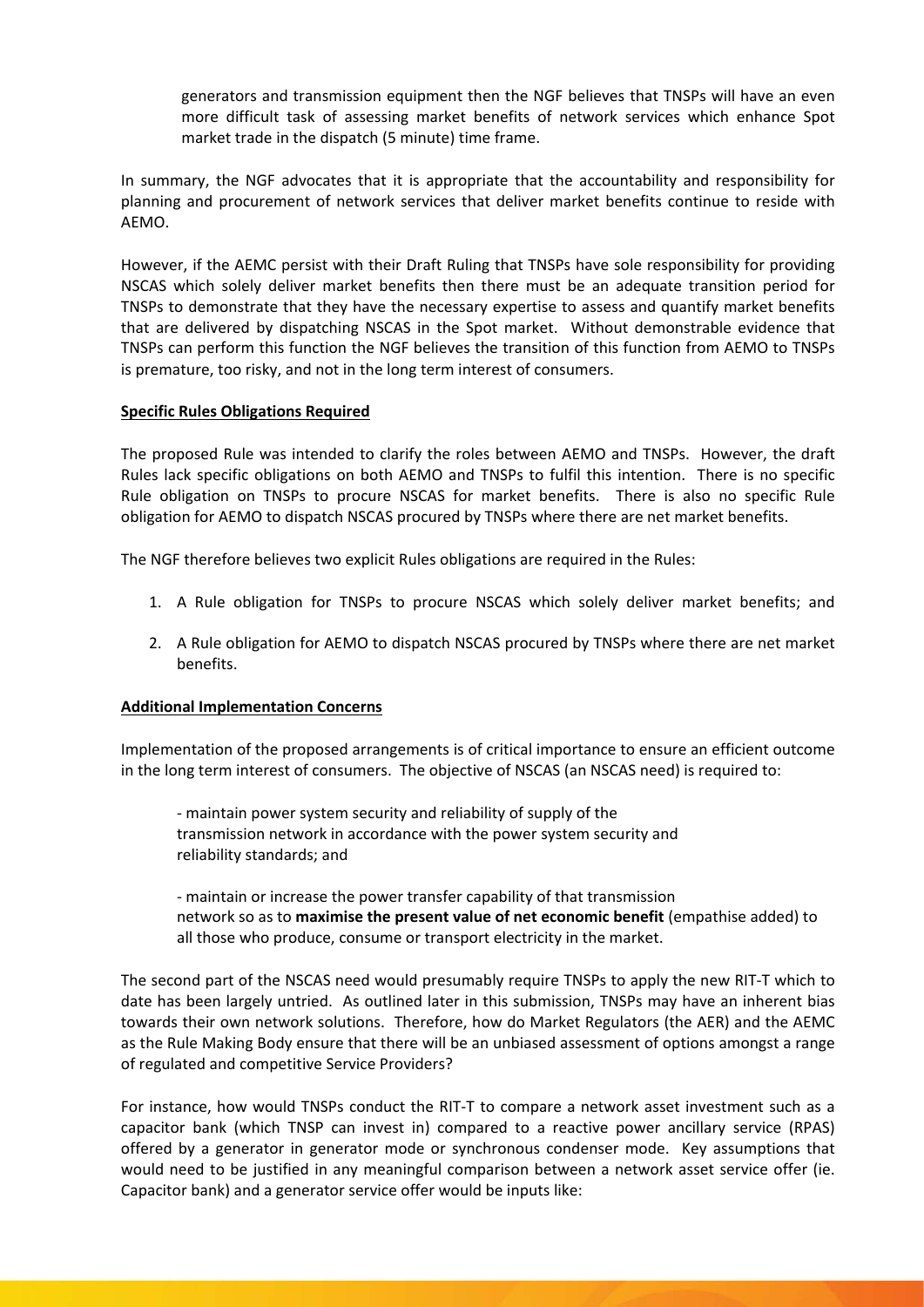- What assumed level of utilisation of generator RPAS would be applied?
- What investment time frame and level of utilisation would be applied on the capacitor bank?
- When TNSPs assesses a competitive service offer does it take into account the uncertainty of income for the Service Provider? This is especially relevant for a synchronous condenser service which under existing AEMO arrangements only receives revenue when enabled. Uncertainty of revenue may also be caused by the contract duration and the potential for stranding risk associated with capital spent on asset maintenance and investment. All these factors will influence the price a Service Provider places on its service offer.

The AEMC states in the Draft Determination that[2](#page-3-0) ,

Some relevant aspects of the revenue and pricing principles relate to:

… ;

• providing a reasonable opportunity to service providers to recover efficient costs and ensuring that prices should allow for a **return commensurate with the regulatory and commercial risks** in providing the service;

… ;

The NGF strongly agrees with this revenue and pricing principle. It would be critical for TNSPs to be aware of the actual risk Service Providers have in making their services available. As mentioned above, under current arrangements RPAS services offered through Synchronous Condenser mode are only paid if the service is enabled. That is, there is no availability payment. Hence, the risk of recouping sufficient revenue from the offered service is entirely with the Service Provider. In the absence of a change to the payment structure for these services, it would be expected that Service Providers factor this risk into their service offers. If TNSPs don't factor this risk into their assessment of the prospective tender offers in comparison to what they themselves can provide through the Regulated Asset Base then such an outcome would both be inequitable and inefficient.

It has been highlighted by the NGF in a past consultations on the RIT-T that TNSPs have a lot of discretion in the input assumptions in an application of the RIT-T. Currently, Service Providers face procedural and regulatory barriers that reduce the effectiveness of competing with TNSPs within this process. Hence, an open and transparent consultation on how TNSPs will conduct and assess NSCAS tenders is clearly needed prior to the commencement of this Rule change.

These are the sought of implementation issues which remain unanswered. Similar implementation concerns are also relevant with AEMO's potential involvement in the procurement process under the situation where TNSPs do not purchase the required amounts of NSCAS. Without an understanding of how TNSPs and AEMO would practically implement this Rule change, the NGF is concerned that the most efficient outcome in the long term interest of consumers would not be attained.

The NGF recommends that the date of effect of this Rule change is **NOT** initiated until these implementation issues have been resolved through consultation by AEMO and TNSPs with Market Participants. This recommendation is consistent with principles of regulatory certainty and predictability.

<span id="page-3-0"></span><sup>&</sup>lt;sup>2</sup> AEMC Draft Rule Determination, page 8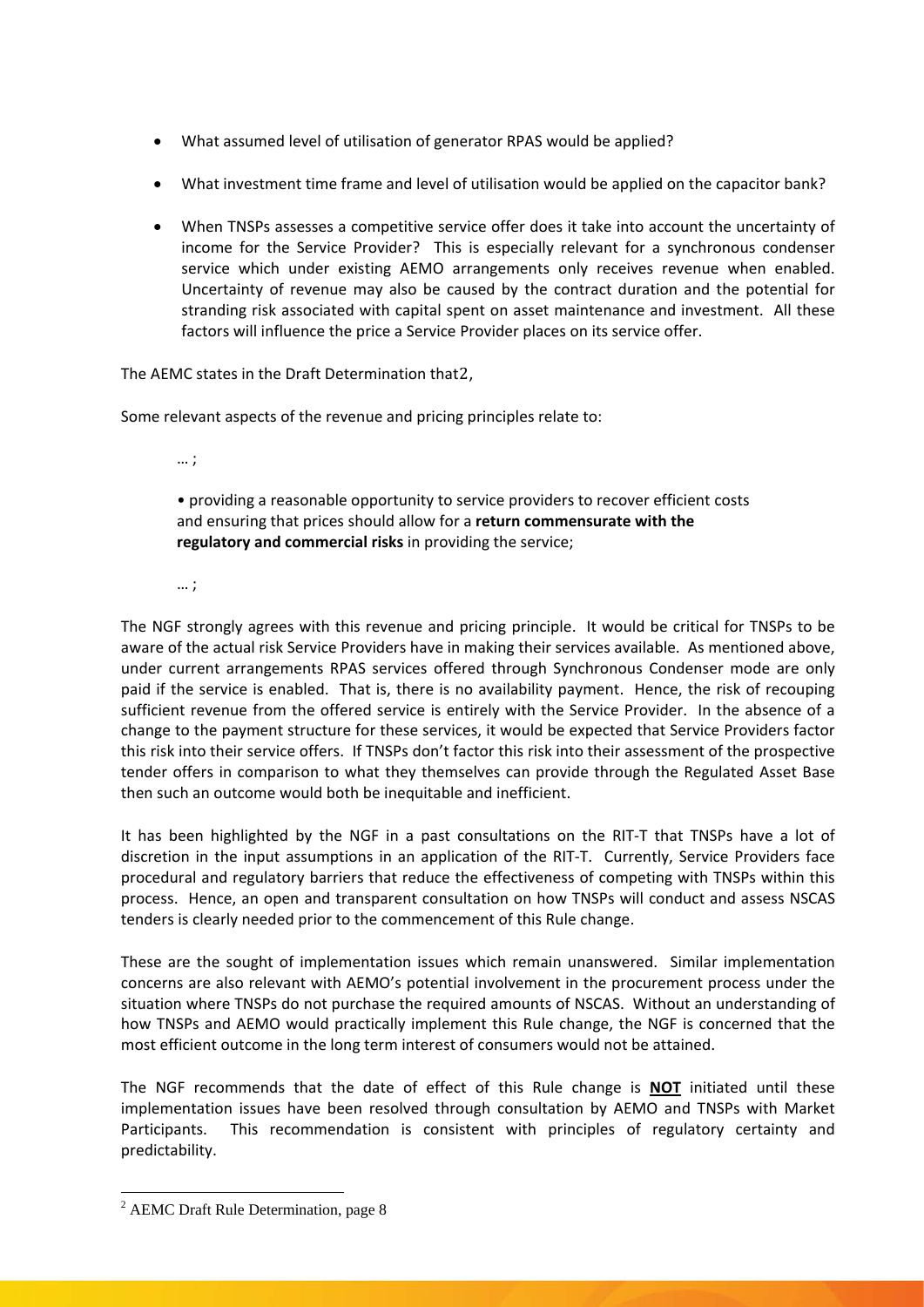NSCAS contracts expire July this year. The following is a list of key implementation / transition issues that need to be addressed by either or both AEMO and TNSPs:

- TNSPs demonstrating sufficient expertise to assess market benefits from enhancing Spot market trade;
- Tendering guidelines for non-registered Participants;
- AEMO and TNSPs to sort out tender provisions and outline how they plan to assess tenders on a competitively neutral basis; and
- AEMO to establish Regional Benefits calculations.

The NGF believes there needs to be at least an 18 month transitionary period prior to the commencement of this Rule change to address the above implementation / transition issues. At the expiry of this period there needs to be an independent assessment that TNSPs are adequately prepared for this transition.

### **TNSP Potential Conflict of Interest and Incentives Under New Arrangements**

Under the Draft Rule Determination TNSPs will have the primary responsibility for procuring NSCAS in accordance with their existing obligations with respect to reliability and security of supply (page 10); and TNSPs has sole responsibility for providing NSCAS which solely deliver market benefits (page 11).

As highlighted earlier in this submission, there is no specific Rule obligation for TNSPs to procure NSCAS which deliver market benefits. The NGF has therefore recommended a specific Rule obligation on TNSPs to fulfil the intent of the proposed Rule change.

To meet the requirements of the Rules TNSPs can either themselves invest in network assets or procure NSCAS from other Service Providers. The NGF assumes that for practical purposes where TNSPs procure these services from other Service Providers that it would be in the form of an Invitation to Tender.

The NGF continues to be concerned with AEMO's proposed Rule change and the AEMC Draft Rule Determination which intends to allow TNSPs to conduct a tender process where they are conflicted since they can provide a competing service through their Regulated Asset Base.

The key concern is what incentives do the TNSPs have to procure NSCAS from other Service Providers? The NGF asserts that TNSPs may inherently favour their own network solutions for a number of reasons:

- TNSPs are not actively involved in the competitive market and would therefore be more familiar with network/capital solutions;
- The cost of NSCAS procured by TNSPs would be recovered by transmission network charges to their customers and expensed in the current year that it is procured. The costs of these services have been volatile and TNSP customers are concerned with the volatility and variability of these transmission charges. For instance, there were a number references by User Groups and large Market Customers who are concerned with the variability and predictability of transmission charges in submissions to the Dual Marginal Loss Factors rule change first stage consultation.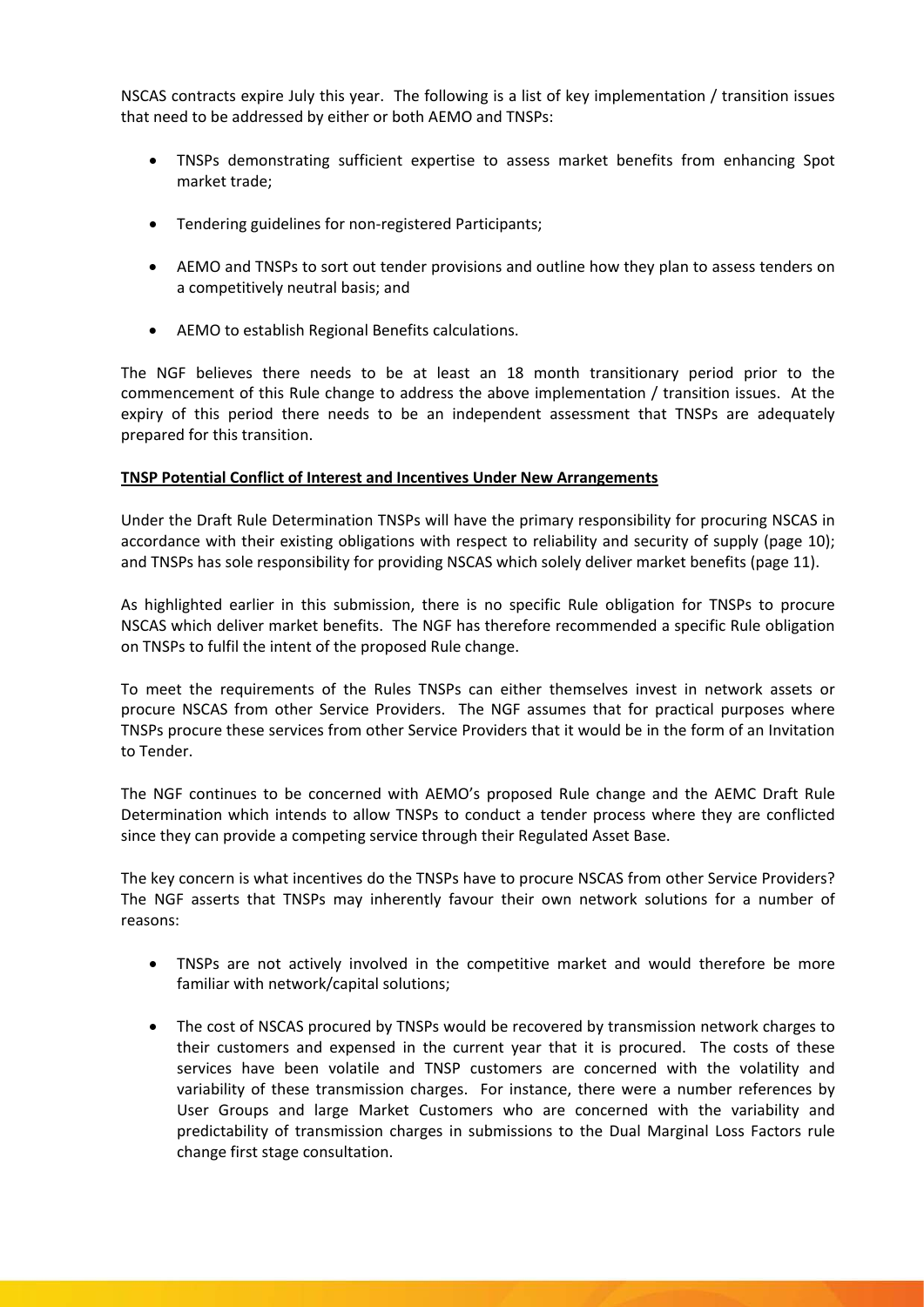In contrast, if TNSPs were to invest in meeting a NSCAS need through their own regulated investment, the cost recovery of this asset would be a charge that is amortised over the economic life of the network asset. This charge would be a lot smoother and more predictable than a service provided by other competitive Service Providers. Hence, TNSPs are more likely to favour their own capital investment which has a more known cost profile over the life of the asset versus over services offered by Market Participants whose cost would be more variable and unpredictable.

The AEMO Rule change will improve information provision of the NSCAS requirements in the NEM. The Rule change has made it clear that TNSPs have a key role in the provision of NSCAS. The required publication of the NSCAS need in the National Transmission Network Development Plan (NTNDP) and the requirement for TNSP's to outline how they plan to source their own requirements is expected to sharpen the incentives on TNSPs to procure an efficient amount. It is therefore unclear to the NGF how the proposed TNSP administration of the tender process will sharpen these incentives. Given, the potential for conflict of interest and the incentives on TNSP businesses to invest in their own network assets, the NGF strongly recommends that the AEMC re-consider their Draft Ruling that would allow TNSPs to be the primary entity in procuring NSCAS.

# **Non-registered Participants**

The Commission is interested in comments from stakeholders on whether non-registered participants should be able to provide NSCAS under the AEMO proposed arrangements or, alternatively, whether a new classification should be created under the Rules for such NSCAS providers.

The NGF believes that all Service Providers (including non registered participants) must be required to meet the requirements of the Rules. Under the proposed arrangements both TNSPs and AEMO may tender with non registered participants. Hence, the NGF believes **BOTH** TNSPs and AEMO must consult on the obligations and standards to apply to the tender offers.

It remains uncertain the actual costs AEMO will incur in this obligations and standards consultation process. It is also uncertain what resource and costs AEMO must direct to the administration of nonregistered participants who may be successful in the tendering process. A new classification under the Rules for these currently non-registered participants would allow AEMO to re-coup these costs through their Participant fees. Given the uncertainty in these new arrangements, and the unknown potential uptake of non registered participants, the NGF supports a new classification for these Service Providers.

# **Conclusion**

The NGF believes TNSPs are not adequately equipped to assess market benefits from the dispatch of NSCAS in real time in the Spot market. If the AEMC continue with the Draft Ruling that TNSPs have sole responsibility for providing NSCAS which solely deliver market benefits then there must be an adequate transitionary period for TNSPs to demonstrate that they have the necessary expertise to assess and quantify market benefits that are delivered by dispatching NSCAS in the Spot market. Further to this, the Rules must have specific Rule obligations on TNSPs and AEMO to procure and dispatch NSCAS where there are market benefits.

With respect to incentives under the proposed new arrangements, the NGF remains concerned that the AEMC has discounted the potential for conflicts of interest and the possibility of TNSPs favouring network assets over services offered by Market Participants.